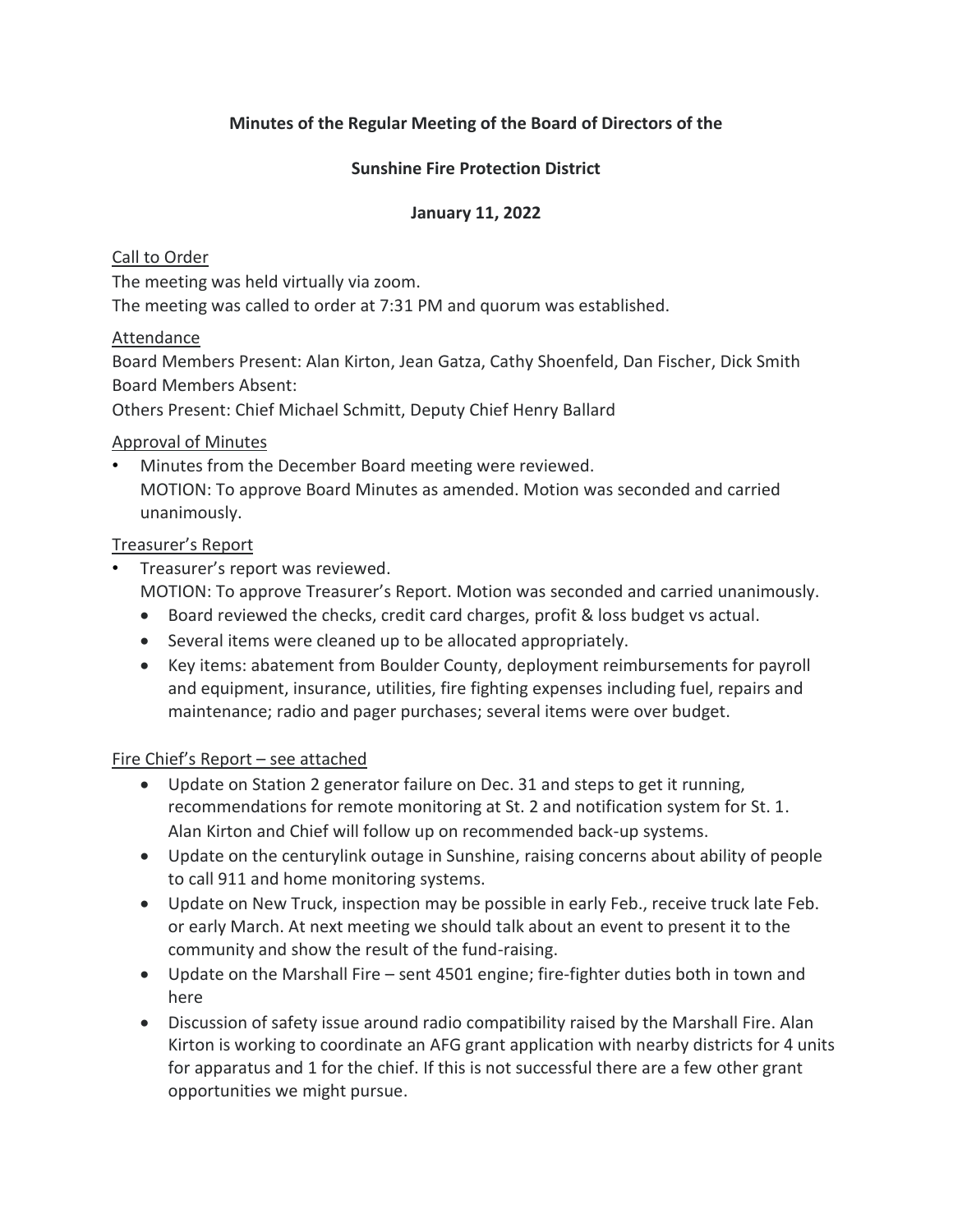#### **Other Business**

• Review Petition for inclusion to include 390 Gold Run and 6311 Sunshine Canyon Dr. into SFPD. There is no access from Fourmile to these properties. The road is in bad condition making it difficult to serve for wildfire or medical emergencies especially in winter. Discussion included unlikely future potential for road improvements so these properties might be accessed from Fourmile.

MOTION to approve Resolution 2022-001 to approve the inclusion of the Property identified in the exhibit to the resolution and known by 390 Gold Run Road within the boundaries and jurisdiction of the District, immediately upon its exclusion from Four Mile Protection District's jurisdiction. Motion was seconded and carried unanimously.

MOTION to approve Resolution 2022-002 to approve the inclusion of the Property identified in exhibit to the resolution and known by 6311 Sunshine Canyon Drive within the boundaries and jurisdiction of the District, immediately upon its exclusion from Four Mile Protection District's jurisdiction. Motion was seconded and carried unanimously.

• Further update on new truck. We will start the loan paperwork once we have a firm date. At next meeting we should re-examine the capital reserve fund to see if we still need a loan.

MOTION to approve a resolution appointing Richard L. Smith the designated election official (DEO) for the May 3, 2022 Board election and appointing Alan Kirton as deputy Designated Election Official for the May 3, 2022 Board election. Motion was seconded and carried unanimously.

Adjourned at 9:05 PM

Jean HGatza

**Attest:** 

Jean Gatza, Secretary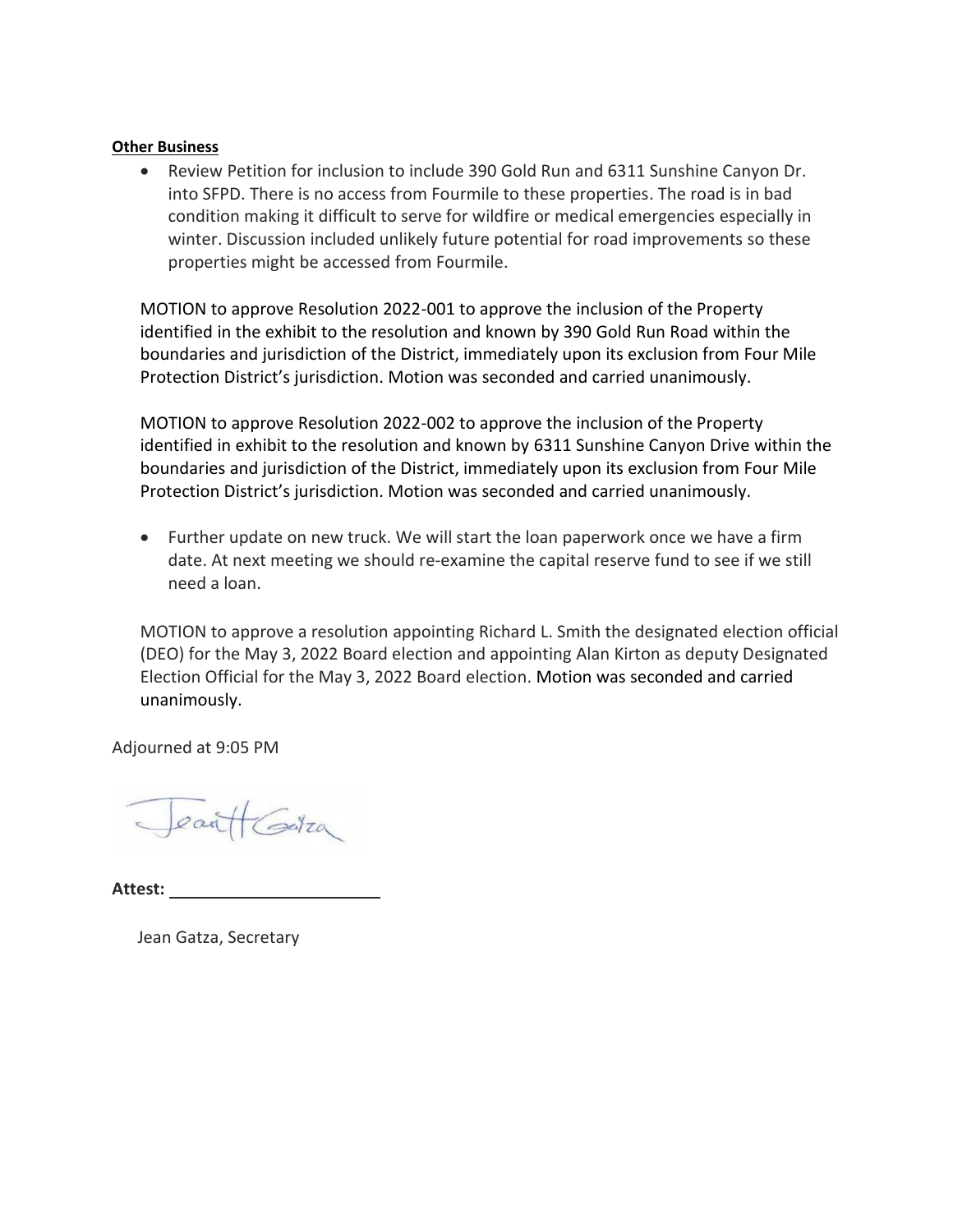## Board Meeting January 11<sup>th</sup>, 2022, 7:30 PM

Meeting virtually, call in details https://us06web.zoom.us/j/83989285553?pwd=ZFpVSTRaWmxVRzJOSG1mZW9qd2o1UT09 Meeting ID: 839 8928 5553 Passcode: 003339 Or Call In +1 312 626 6799

#### Agenda

If we have members of the public that have joined to hear the review of the two petitions for inclusion then we will do that agenda item first. Otherwise we will follow our normal meeting format.

#### **Review/Approve Minutes**

#### **Review/Approve Treasurer's Report**

#### **Review Chief's Report**

#### **Other Business**

- 1. Review Petition for Inclusion from Mike and Tenzi AbiEzzi to include 390 Gold Run into SFPD. This property is adjacent to the property they own at 6313 SCD. 390 Gold Run is currently within the Four Mile FPD. They have submitted a Petition for Exclusion to Four Mile FPD which will be considered in their January meeting.
- 2. Review Petition for Inclusion from Andrew and Amy Hartman to include 3611 Sunshine Canyon Dr. into SFPD. 6311 SCD is currently within the Four Mile FPD. They have submitted a Petition for Exclusion to Four Mile FPD which will be considered in their January meeting.
- 3. The latest update from Rosenbauer is that they expect to have the new engine available for inspection in mid-Feb. If that holds true then we would expect the engine to be delivered in early to mid-March. Once the inspection date is firm then we will contact Community Leasing Partners to start the loan paperwork.
- 4. Appoint the Designated Election Official for the 2022 Board Elections.
- 5. Determine how we're going to get all the required signatures on resolutions and DEO form.
- 6. Review 2022 Transparency Notice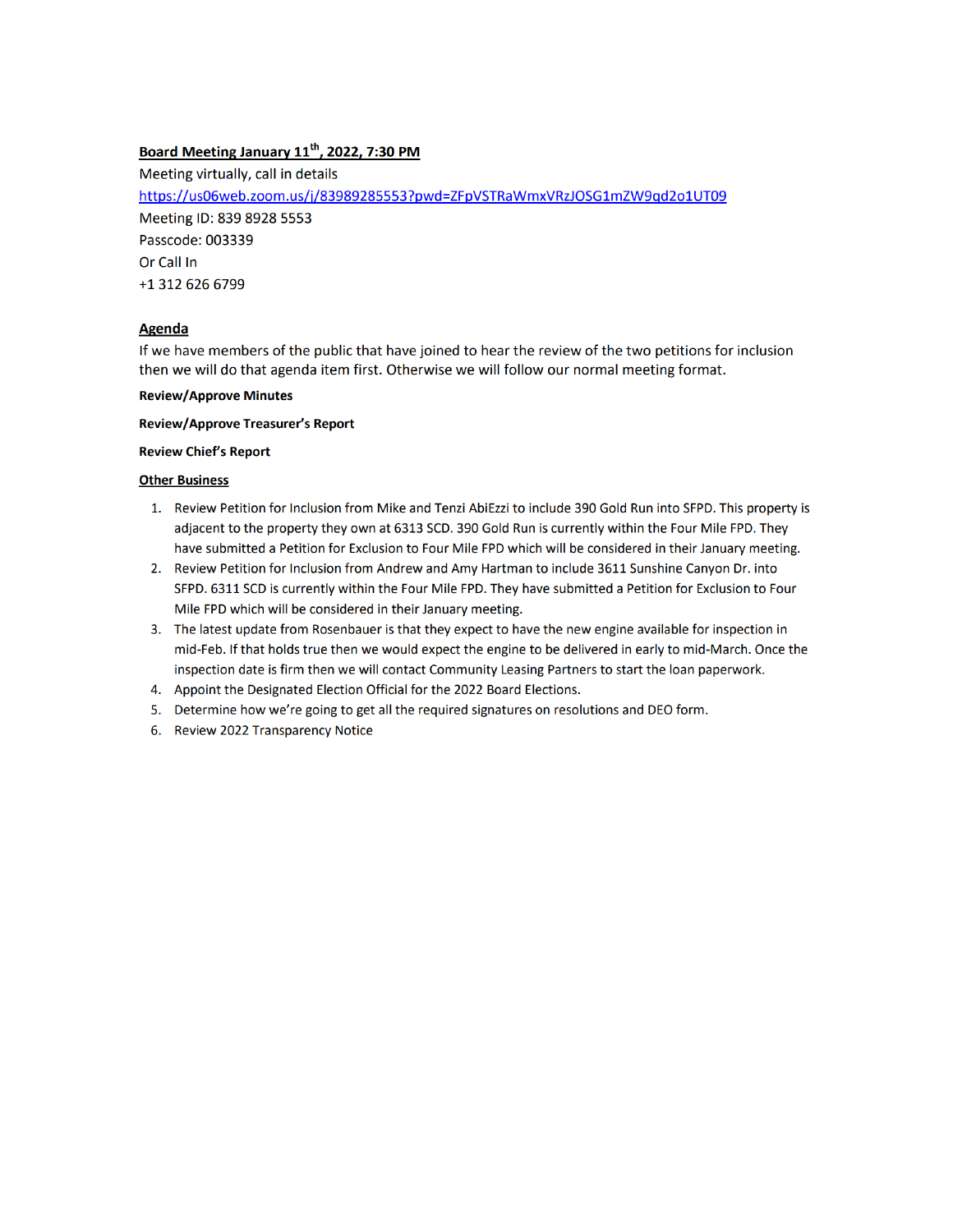## **Board Meeting January 11th, 2022, 7:30 PM**

Meeting virtually, call in details <https://us06web.zoom.us/j/83989285553?pwd=ZFpVSTRaWmxVRzJOSG1mZW9qd2o1UT09> Meeting ID: 839 8928 5553 Passcode: 003339 Or Call In +1 312 626 6799

## **Agenda**

If we have members of the public that have joined to hear the review of the two petitions for inclusion then we will do that agenda item first. Otherwise we will follow our normal meeting format.

### **Review/Approve Minutes**

### **Review/Approve Treasurer's Report**

#### **Review Chief's Report**

### **Other Business**

- 1. Review Petition for Inclusion from Mike and Tenzi AbiEzzi to include 390 Gold Run into SFPD. This property is adjacent to the property they own at 6313 SCD. 390 Gold Run is currently within the Four Mile FPD. They have submitted a Petition for Exclusion to Four Mile FPD which will be considered in their January meeting.
- 2. Review Petition for Inclusion from Andrew and Amy Hartman to include 3611 Sunshine Canyon Dr. into SFPD. 6311 SCD is currently within the Four Mile FPD. They have submitted a Petition for Exclusion to Four Mile FPD which will be considered in their January meeting.
- 3. The latest update from Rosenbauer is that they expect to have the new engine available for inspection in mid-Feb. If that holds true then we would expect the engine to be delivered in early to mid-March. Once the inspection date is firm then we will contact Community Leasing Partners to start the loan paperwork.
- 4. Appoint the Designated Election Official for the 2022 Board Elections.
- 5. Determine how we're going to get all the required signatures on resolutions and DEO form.
- 6. Review 2022 Transparency Notice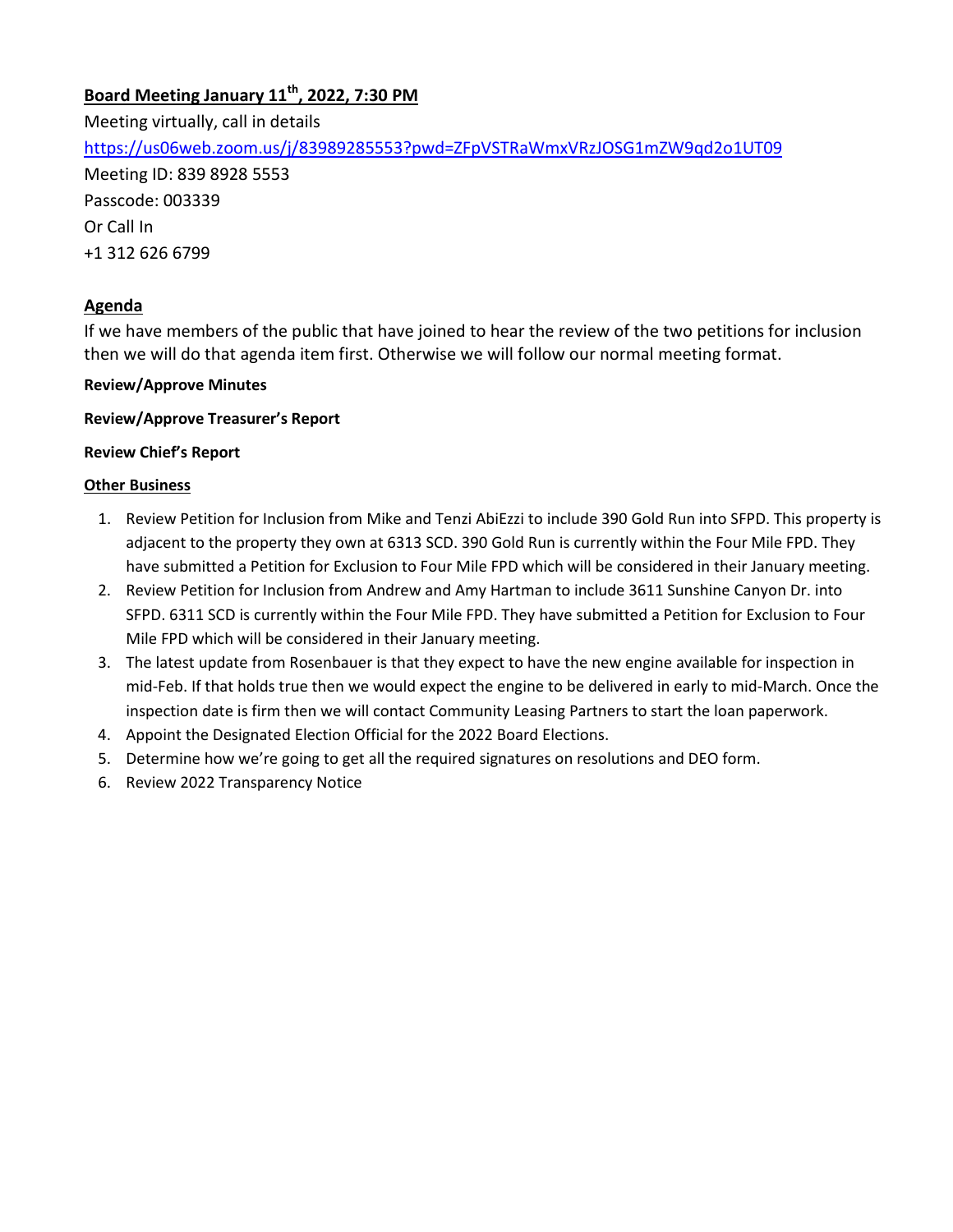

**311 County Rd 83 Boulder, CO 80302 www.sunshine‐fpd.org**

#### **Chief Report ‐ Board Meeting 01/11/2022**

- 1. **Generator at station 2:** It failed on New Years Eve, during the snowstorm. No propane bottles could be purchased from 7 different stores, and firefighters brought their bbq bottles to power a gas blower heater for the night inside the station to keep engines from freezing up. I would have had to sleep in my (running) car to monitor station temperature. I got a hold of a service technician that was at a New Years Eve party that remembered that he left a card for us before, who walked Waltman and Koehler through the steps to get it running again. It ran again and I waited a few hours that it does continue to run before going home. The technician has come by on 01/10 and stated that because of the station being remote and not monitored by a person, such as at a private residence, that it is advisable to install a remote monitoring system that works either off of the Wifi at the station or a 4G network. My recommendation is to use remote monitoring for station 2 only (WiFi), and for station 1 use the upgrade of a NEST thermostat so that we at least get notified when temperature drops there. A quote is attached.
- **2. CenturyLink Outage in Sunshine:** We are in the process of coordinating an upgrade of the CenturyLink backup system to ensure that the system is not offline again after such a short period (15hrs) like on New Year's Eve. Most likely the batteries have to be replaced (by CenturyLink), but that won't happen without us pushing for it. Our interest is to make sure that our residents can use their landlines to dial 911, and that (plus home monitoring systems) was not possible. We used a portable generator (also see #1, generator in station out of service at the same time) to supply power to the CenturyLink system.
- **3. New truck update:** We have been told that an inspection may be possible in the early to mid‐ February time frame. We were told that we will get another update this week.
- **4. Marshall Fire response:** SFPD sent one engine and two additional firefighters in two other engines to this fire. At the same time, we assured that we had personnel staffing the station to ensure both our operational commitment for our own district and our mutual aid (neighboring) districts. We were able to do that despite a shortage of firefighters (sick, travel, work‐related absences). I have pictures and videos to share and can give a brief rundown on what 4501 did, if there's interest and time.
- 5. **Radios:** The Marshall Fire exposed a serious safety issue for us and other mountain departments. We had no ability to communicate with anyone while fighting the fire. Upon arrival, we were told that we are on our own since we do not have 800Mhz radios. Mountain departments use VHF,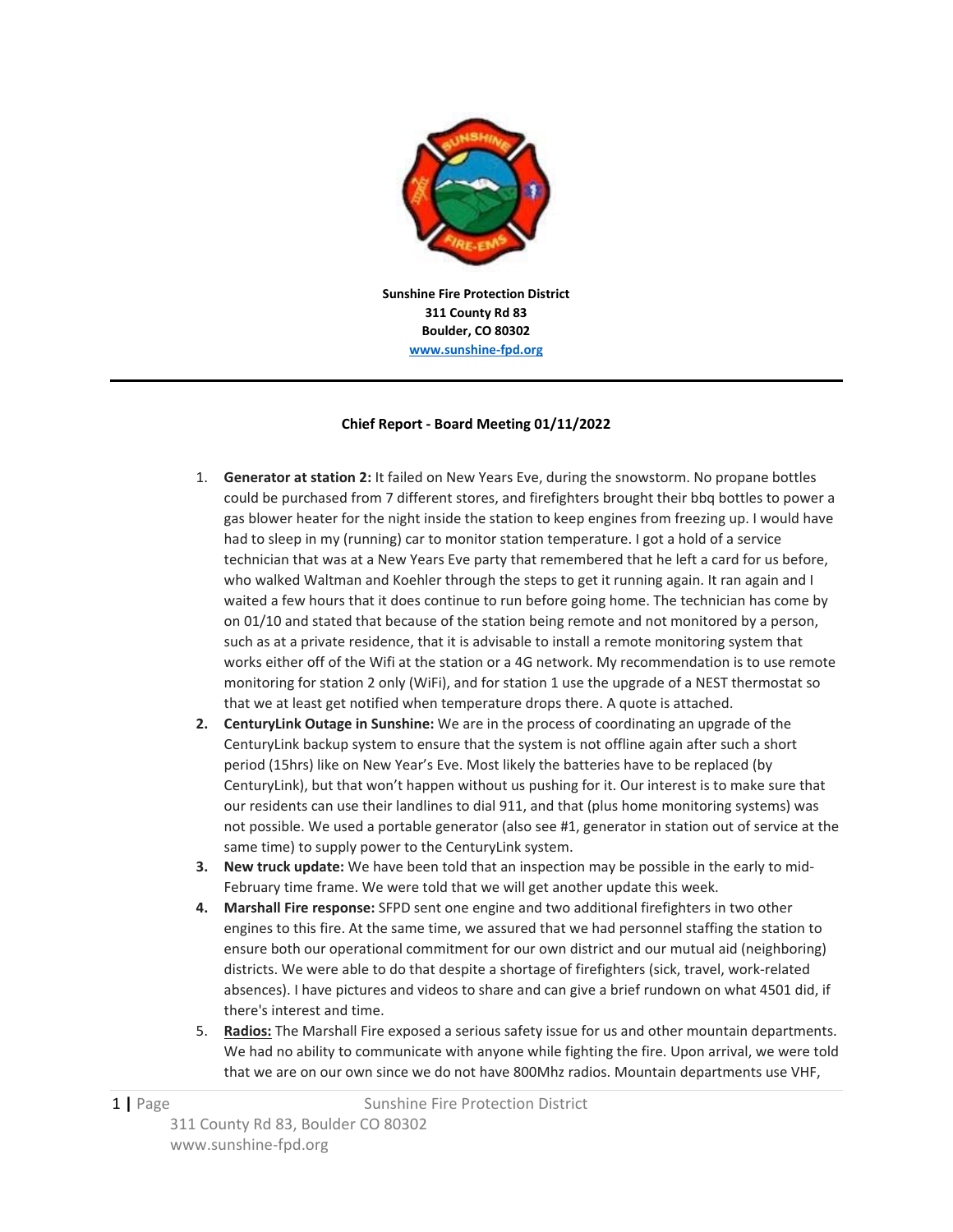city departments use 800Mhz radios. Fourmile and Gold Hill had the same issues (Fourmile being on Marshall Fire with one of our firefighters, and Gold Hill being on the Middle Fork Fire north of Boulder). If we had an emergency (medical, burn over, shelter deployment, etc) we would not have been able to reach anyone. Fourmile is trying to apply for an AFG grant because of this to buy radios, with all three departments involved, and I strongly support this. This is considered a watch-out situation in a wildfire which allows anyone to turn down the assignment, for good reason. 800Mhz radios are expensive, and we wouldn't be able to afford as many of them as we have VHF radios. Ideally, we would have one in each engine and a base station as well. But at a minimum, we need 1 for each 4532, 4501, and 4505 as well as one for myself. I was going to ask for one for myself this month anyway as when I am responding from home to regular calls, which is most often the case, I have communications issues as the VHF system that we use switches repeaters several times as I am going through town and I miss radio traffic which has caused me to continue emergent when I didn't have to and poses a safety issue as well.

| <b>Incident</b>       | <b>Units</b>                                                                     | Problem                                      | <b>Response Date</b> |
|-----------------------|----------------------------------------------------------------------------------|----------------------------------------------|----------------------|
| BCFD211207-<br>013626 | 2301, 4532,<br>4561, 4566,<br>4631, A6, AMRB,<br>FM3, GH2, SS3                   | zFall (AN)                                   | 12/7/2021 8:20       |
| BCFD211215-<br>013968 | 2301, 4561,<br>4631, A15,<br>AMRD, BR2,<br>SS <sub>2</sub>                       | zHeart<br>Problem<br>(AE/EE)                 | 12/15/2021 19:33     |
| BCFD211218-<br>014066 |                                                                                  | FIINFR-<br>Fire<br>Information               | 12/18/2021 9:36      |
| BCFD211220-<br>014146 | 2301, 4561,<br>4566, 4656,<br>FM3, GH2, SS2                                      | <b>FIASSR-</b><br><b>Fire Assist</b>         | 12/20/2021 12:55     |
| BCFD211224-<br>014261 | 3124, 3128,<br>4161, 4167,<br>4532, 4656,<br>5404, 5463, A5,<br>ESU <sub>1</sub> | <b>REWATR-</b><br>Water<br>Rescue            | 12/24/2021 9:48      |
| BCFD211226-<br>014318 | 2301, 4532,<br>4566, 4602,<br>FM3, GH3, SS3                                      | FIODIR-<br>Odor Inv<br>Inside                | 12/26/2021 10:29     |
| BCFD211229-<br>014397 | 4561, 5463, GH1                                                                  | <b>FIALRSR-</b><br>Residential<br>Fire Alarm | 12/29/2021 0:17      |
| BCFD211231-<br>014697 |                                                                                  | EMSR-<br>Medical<br>Call                     | 12/31/2021 10:19     |

## **Calls**

#### 2 | Page Sunshine Fire Protection District 311 County Rd 83, Boulder CO 80302 www.sunshine‐fpd.org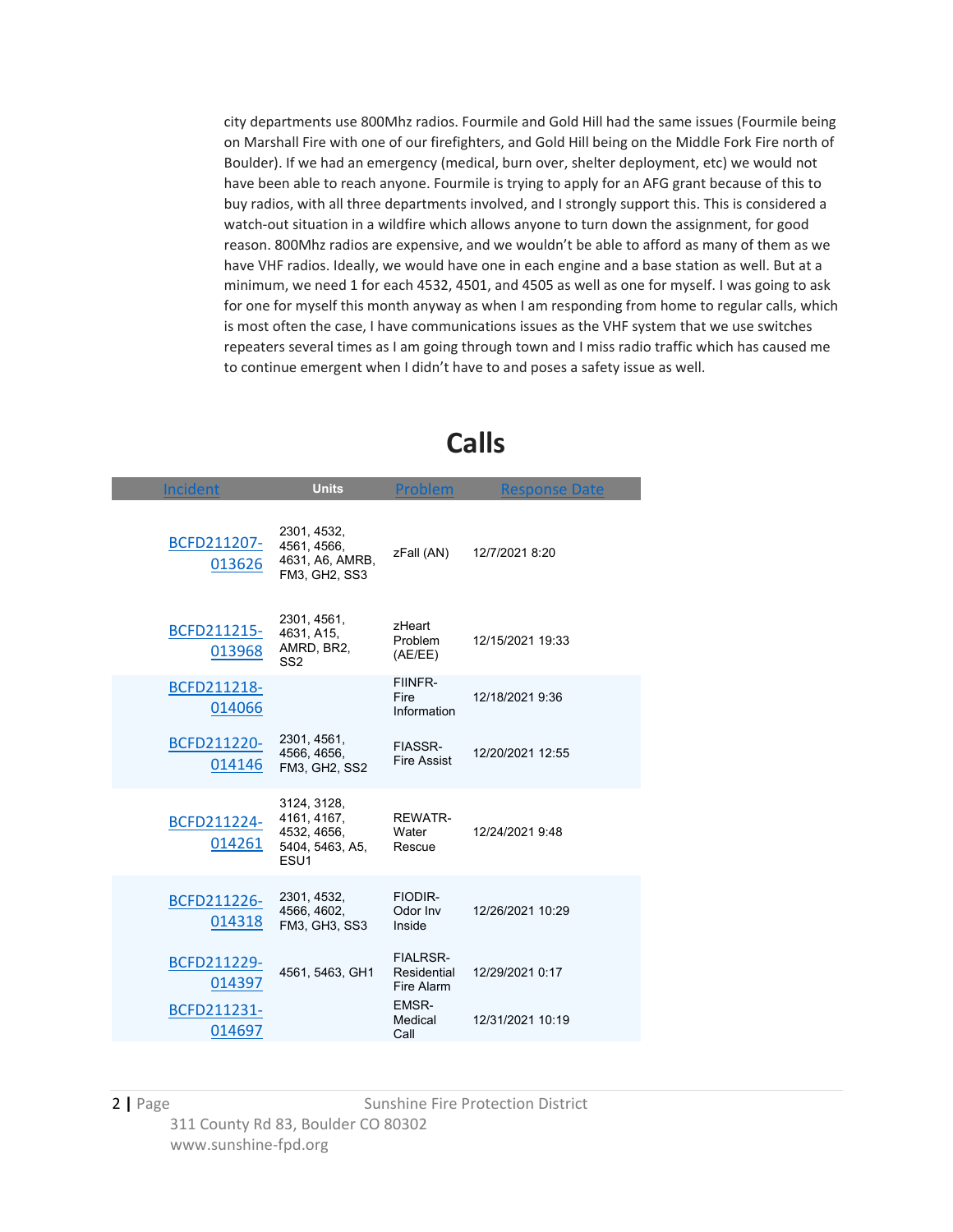| BCFD220101-<br>000029 | 4561, 4566,<br>4661, A3, AMRC.<br><b>FM3, SS2</b> | <b>INACCR-</b><br>Injury or<br>Rollover     | 1/1/2022 11:53 |
|-----------------------|---------------------------------------------------|---------------------------------------------|----------------|
| BCFD220106-<br>000330 |                                                   | FICONR-<br>Controlled<br><b>Burn</b>        | 1/6/2022 9:25  |
| BCFD220107-<br>000365 |                                                   | <b>FICONR-</b><br>Controlled<br><b>Burn</b> | 1/7/2022 7:39  |
| BCFD220108-<br>000425 | 2301, 4561,<br>4566, A8, AMRC,<br><b>BR2. SS3</b> | EMSR-<br>Medical<br>Call                    | 1/8/2022 9:10  |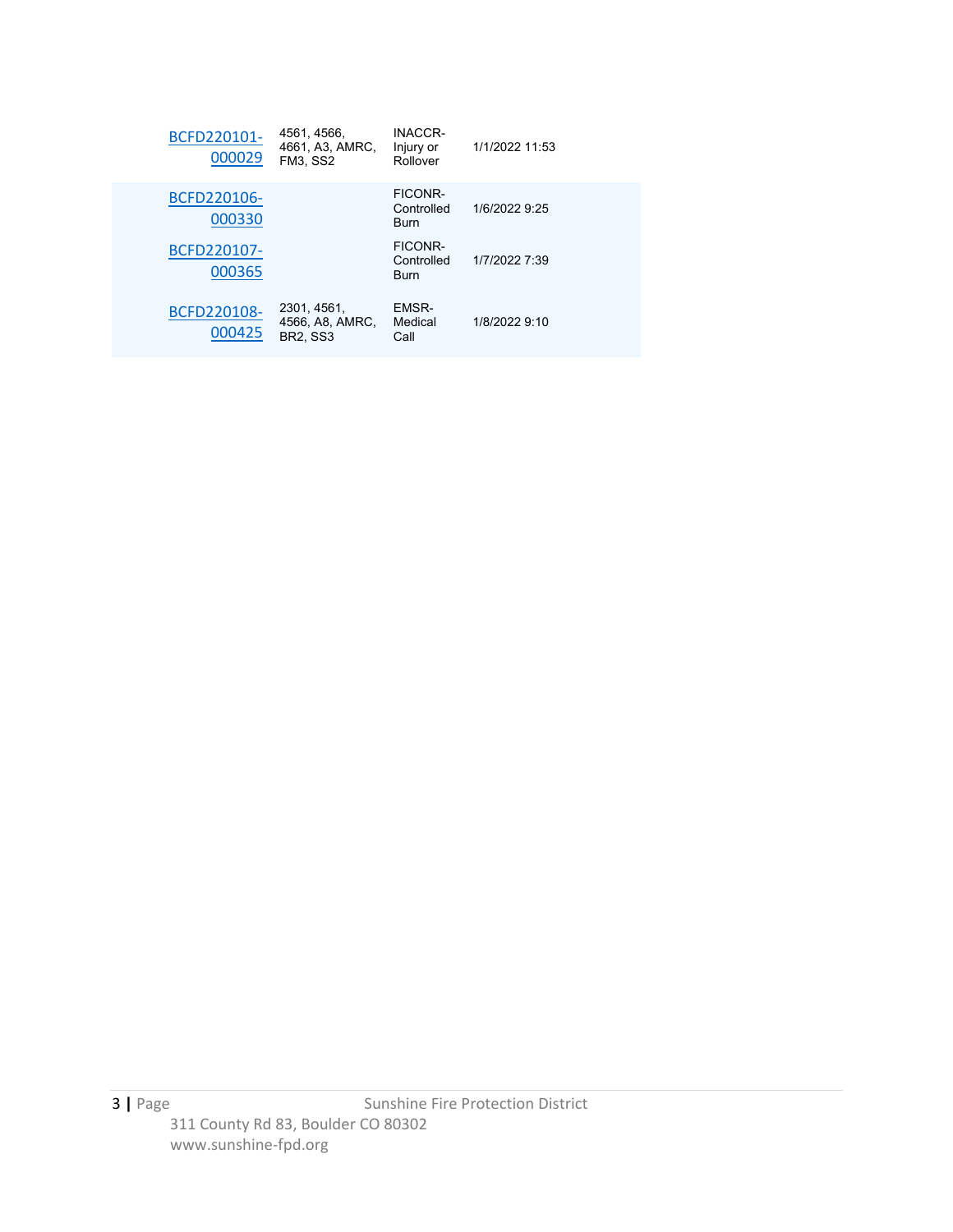

Mobile Link Quote

**Scope to be performed:** Install Mobile Link device and link to Collins Control &Electric dashboard for monitoring. Set up customer account if chosen to do so.

| \$249.99 |
|----------|
| \$199.99 |
| \$60.00  |
|          |
|          |
| \$       |
|          |

**Terms:**

- **CCE will cover warranty up to 90 days after installation for the device**
- **\$60.00 annual subscription fee for Wi-Fi device**
- **\$120.00 annual subscription fee for 4G Verizon Device**
- **First year is free**
- **WIFI monitoring we require a UPS on the router to give alerts during the delay it takes the Generator to reconnect power to the home.**

**"To make life better for everyone we touch by doing what is morally and ethically correct and treating others the way we would like to be treated."**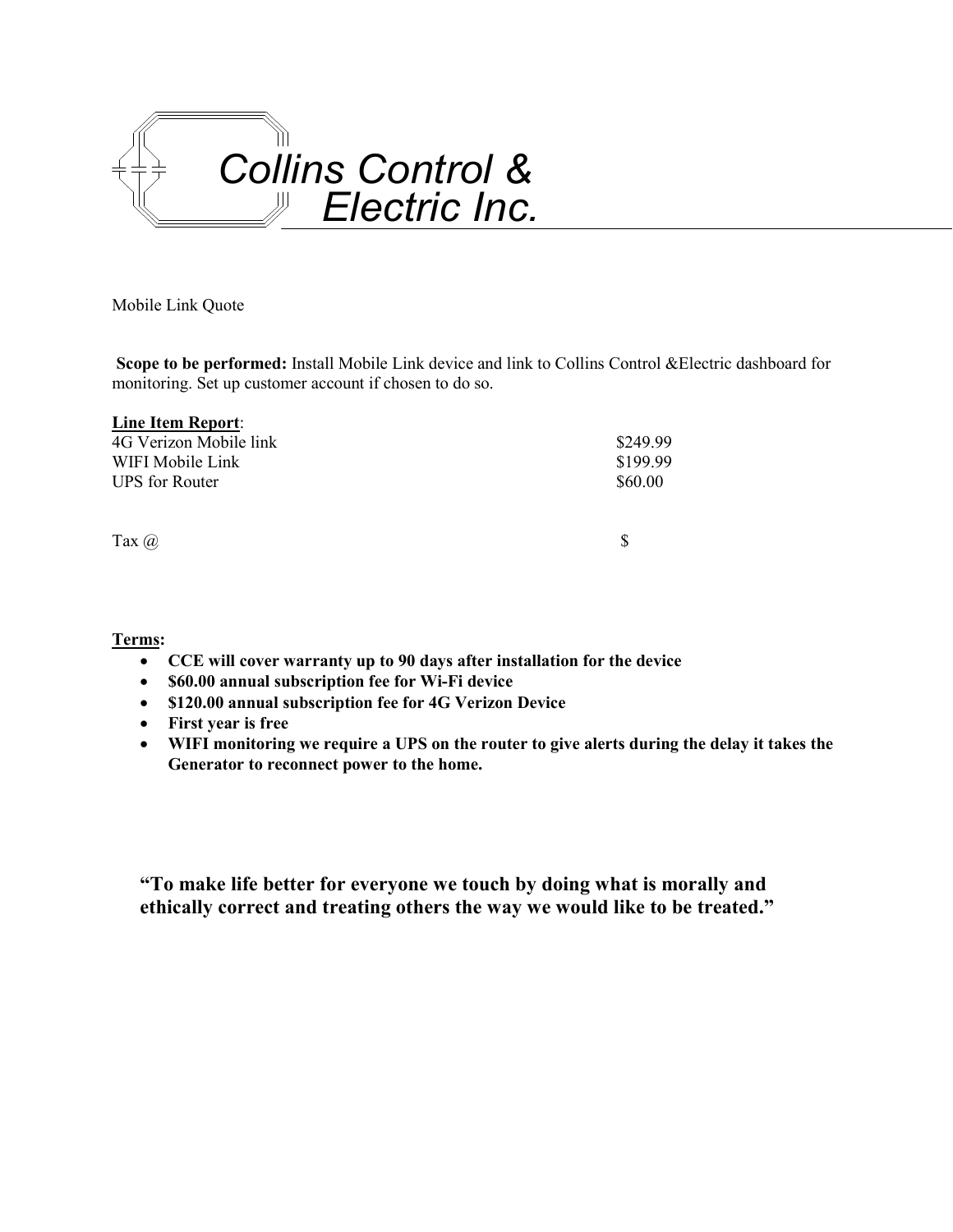## **2022 SPECIAL DISTRICT "TRANSPARENCY NOTICE"**

*Notice to Electors 32-1-809 C.R.S.*

# **Legal Name of**

## **Sunshine Fire Protection District**

This information must be provided<sup>1</sup> annually to the eligible electors of the district between November 16 and January 15.

| Address and telephone<br>number of district's principal<br>business office                            | 311 County Rd. 83<br>Boulder, CO<br>303-786-7731 (unattended)                                          |
|-------------------------------------------------------------------------------------------------------|--------------------------------------------------------------------------------------------------------|
| Name and telephone of<br>manager or other primary<br>contact person for district                      | Alan Kirton<br>303-443-7387                                                                            |
| Email address of primary<br>CONTACT (Optional)                                                        | ajkirton@ionsky.com                                                                                    |
| District's website address<br>(Required if choosing to post meeting<br>notices online per HB 19-1087) | http://www.sunshine-fpd.org                                                                            |
| Time and place designated for<br>regular board meetings<br>[per C.R.S. 32-1-903]                      | <b>SFPD Station 1</b><br>311 County Rd 83, Boulder, CO<br>7:30 PM on the second Tuesday of every month |
| Posting place designated for<br>meeting Notice<br>[per C.R.S. 24-6-402(2)(c)]                         | <b>SFPD Station 1</b><br>311 County Rd 83, Boulder, CO                                                 |

|                                                   | (1) Board Chair<br>Name: Alan Kirton<br>Contact Info: alanj.kirton@gmail.com<br>303-443-7387                           | (2) Board Treasurer<br>Name: Daniel Fischer<br>Contact Info: fischer_dp@outlook.com<br>303-440-3658     |
|---------------------------------------------------|------------------------------------------------------------------------------------------------------------------------|---------------------------------------------------------------------------------------------------------|
| Names and Contact<br>Information of Board Members | <b>X</b> This office included on next regular<br>election ballot for a<br>□ One-year term <b>EXIThree-year term</b>    | □This office included on next regular<br>election ballot for a<br>□One-year term □Three-year term       |
|                                                   | (3) Board Secretary<br>Name: Jean Gatza<br>Contact Info: jeangatza@yahoo.com<br>303-444-8379                           | (4) Director<br>Name: Richard Smith<br>Contact Info: recjsmith@aol.com<br>303-444-3110                  |
|                                                   | <b>XXIThis office included on next regular</b><br>election ballot for a<br>$\Box$ One-year term $\Box$ Three-year term | $\Box$ This office included on next regular<br>election ballot for a<br>□One-year term □Three-year term |
|                                                   | (5) Director<br>Name: Cathleen Shoenfeld<br>Contact Info: cathyshoenfeld@yahoo.com<br>303-449-8029                     |                                                                                                         |
|                                                   | □This office included on next regular<br>election ballot for a<br>$\Box$ One-year term $\Box$ Three-year term          |                                                                                                         |